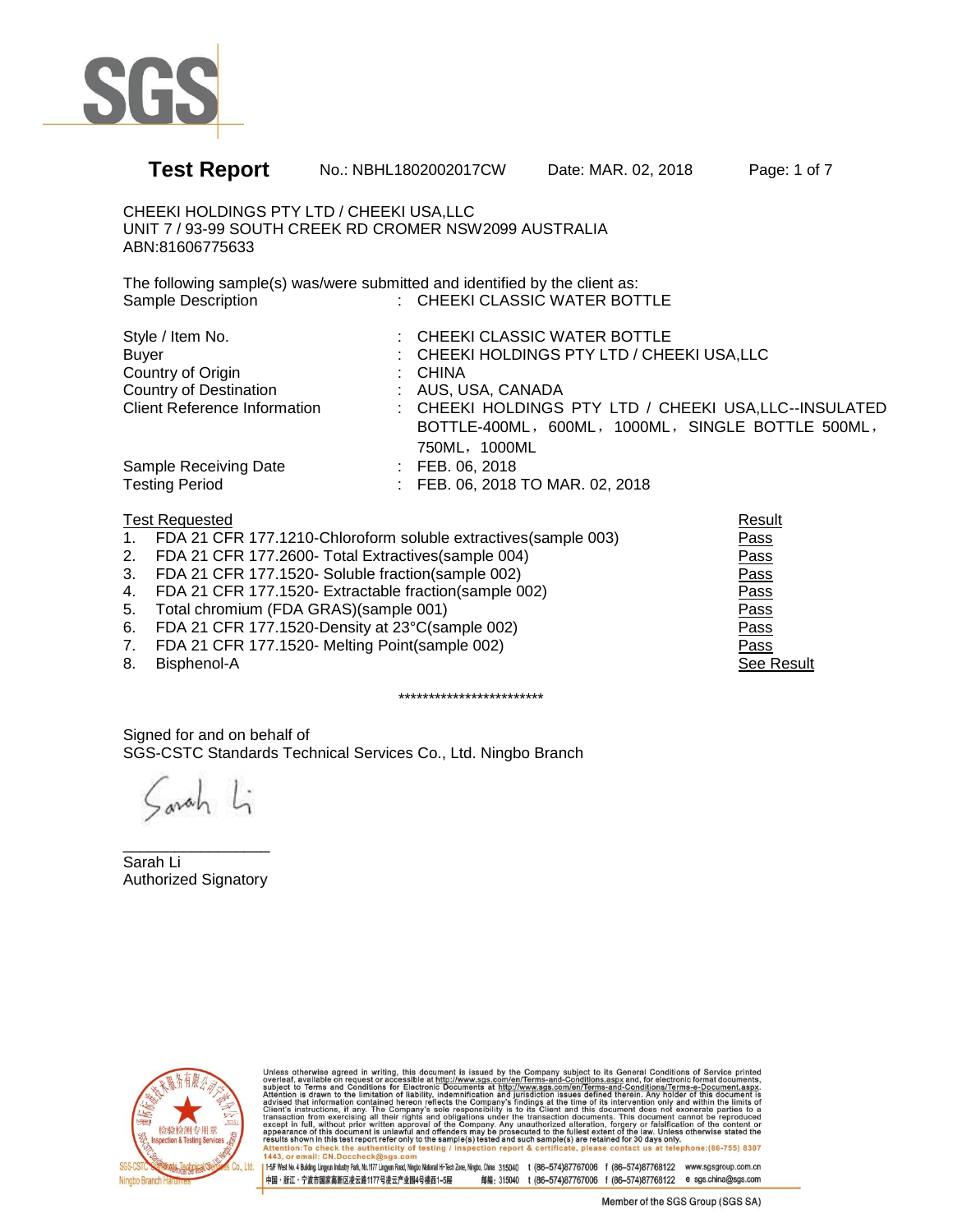

**Test Report** No.: NBHL1802002017CW Date: MAR. 02, 2018 Page: 2 of 7

#### **Test Conducted:**

Test Part Description :

| Specimen No.                                          | <b>SGS Sample ID</b>                                     | <b>Description</b>                                                                | Material                                                      |
|-------------------------------------------------------|----------------------------------------------------------|-----------------------------------------------------------------------------------|---------------------------------------------------------------|
| SN <sub>1</sub>                                       | NGB18-005888.001                                         | Silvery stainless steel bottle                                                    | (claimed by the client)<br>304 STAINLESS<br><b>STEEL</b>      |
| SN <sub>2</sub><br>SN <sub>3</sub><br>SN <sub>4</sub> | NGB18-005888.002<br>NGB18-005888.003<br>NGB18-005888.004 | Black plastic lid<br>Blue silicone rubber ring<br>Blue silicone rubber round part | <b>PP</b><br><b>SILICONE RUBBER</b><br><b>SILICONE RUBBER</b> |

### **1. FDA 21 CFR 177.1210-Chloroform soluble extractives(sample 003)**

Test Method : With reference to FDA 21 CFR 177.1210

| Simulant Used   | <u>Time</u> | Temperature     | Max. Permissible | Result of 003     |
|-----------------|-------------|-----------------|------------------|-------------------|
|                 |             |                 | ∟imit            | Chloroform-solubl |
|                 |             |                 |                  | e extractives     |
| Distilled Water | 24hr(s)     | $120^{\circ}$ F | 50mg/kg          | <5mg/kg           |

#### **2. FDA 21 CFR 177.2600- Total Extractives(sample 004)**

Test Method : As specified in FDA 21 CFR 177.2600.

| Simulant Used                | <u>Time</u> | Temperature           | Max. Permissible          | Result of 004               |
|------------------------------|-------------|-----------------------|---------------------------|-----------------------------|
|                              |             |                       | Limit                     | <b>Total Extractives</b>    |
| Distilled Water              | 7.0hr(s)    | Reflux<br>temperature | $20$ mg/inch <sup>2</sup> | $<$ 0.5mg/inch <sup>2</sup> |
| <b>Succeeding Extraction</b> | 2.0hr(s)    | Reflux<br>temperature | $1$ mg/inch <sup>2</sup>  | $<$ 0.5mg/inch <sup>2</sup> |

#### **3. FDA 21 CFR 177.1520- Soluble fraction(sample 002)**

Test Method : With reference to FDA 21 CFR 177.1520 (d) (4) (i).

| Simulant Used                 | <u>Time</u> | <u> Temp</u>   | Max. Permissible | Result of 002    |
|-------------------------------|-------------|----------------|------------------|------------------|
|                               |             |                | Limit            | Soluble fraction |
| Soluble fraction in xylene at | 2hr(s)      | $25^{\circ}$ C | $9.8\%$ (w/w)    | $<$ 0.5% (w/w)   |
| $25^{\circ}$ C                |             |                |                  |                  |

### **4. FDA 21 CFR 177.1520- Extractable fraction(sample 002)**

Test Method : With reference to FDA 21 CFR 177.1520(d) (3) (i).



Unless otherwise agreed in writing, this document is issued by the Company subject to its General Conditions of Service printed<br>overleaf, available on request or accessible at http://www.sgs.com/en/Terms-and-Conditions.as Attention: To check the authe nticity of testing ection report & certificate, please contact us at telephone: (86-755) 8307 nail: CN.Doccheck@sgs  $443$ 1 1-5F West No. 4 Building, Lingun Industry Park, No.1177 Lingun Read, Ningbo National Hi-Tech Zone, Ningbo, China 315040 t (86-574)87767006 f (86-574)87768122 www.sgsgroup.com.cn 中国·浙江·宁波市国家高新区凌云路1177号凌云产业国4号楼西1-5层 邮编: 315040 t (86-574)87767006 f (86-574)87768122 e sgs.china@sgs.com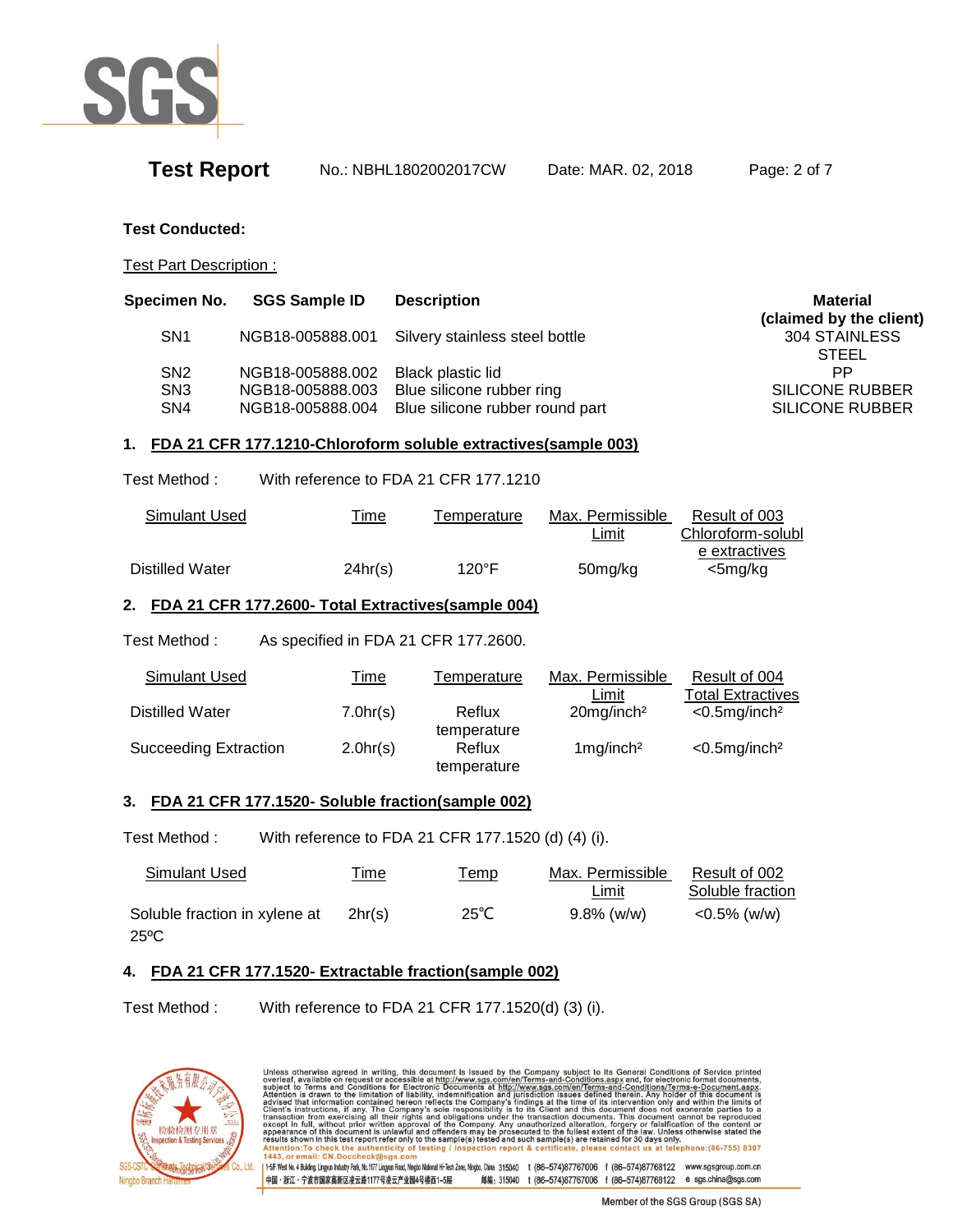

| <b>Test Report</b>                                                                                                                                                                                                                                                                                                                                                           |                                          | No.: NBHL1802002017CW                               | Date: MAR. 02, 2018         | Page: 3 of 7                                    |
|------------------------------------------------------------------------------------------------------------------------------------------------------------------------------------------------------------------------------------------------------------------------------------------------------------------------------------------------------------------------------|------------------------------------------|-----------------------------------------------------|-----------------------------|-------------------------------------------------|
| <b>Simulant Used</b>                                                                                                                                                                                                                                                                                                                                                         | <b>Time</b>                              | Temperature                                         | Max. Permissible<br>Limit   | Result of 002<br><b>Extractable</b><br>fraction |
| Extractable fraction in<br>n-hexane at reflux<br>temperature                                                                                                                                                                                                                                                                                                                 | 2hr(s)                                   | reflux temperature                                  | $6.4\%$ (w/w)               | $<$ 0.5% (w/w)                                  |
| Total chromium (FDA GRAS)(sample 001)<br>5.                                                                                                                                                                                                                                                                                                                                  |                                          |                                                     |                             |                                                 |
| Test Method:                                                                                                                                                                                                                                                                                                                                                                 |                                          | Acid digestion, followed by analysis using ICP-OES. |                             |                                                 |
| Test Item(s)<br>Total Chromium,%                                                                                                                                                                                                                                                                                                                                             |                                          |                                                     | <b>Limit</b><br>≥16         | <u>001</u><br>20.6                              |
| 6.                                                                                                                                                                                                                                                                                                                                                                           |                                          | FDA 21 CFR 177.1520-Density at 23°C(sample 002)     |                             |                                                 |
| Test Method:                                                                                                                                                                                                                                                                                                                                                                 |                                          | With reference to FDA 21 CFR 177.1520d(1).          |                             |                                                 |
| Test Item(s)<br>Density at 23°C, g/ cm <sup>3</sup>                                                                                                                                                                                                                                                                                                                          |                                          |                                                     | <b>Limit</b><br>0.880-0.913 | 002<br>0.902                                    |
| 7.                                                                                                                                                                                                                                                                                                                                                                           |                                          | FDA 21 CFR 177.1520- Melting Point(sample 002)      |                             |                                                 |
| Test Method:                                                                                                                                                                                                                                                                                                                                                                 |                                          | With reference to FDA 21 CFR 177.1520 (d) (2).      |                             |                                                 |
| Test Item(s)<br>Melting point, °C                                                                                                                                                                                                                                                                                                                                            |                                          |                                                     | <b>Limit</b><br>160-180     | 002<br>166                                      |
| Remark:<br>(1) $g/cm^3$ = gram per cubic centimeter<br>$(2)$ %(w/w) = percentage of weight by weight<br>(3) $°C = degree Celsius$<br>$(4)$ hr = hour<br>$(5) <$ = less than<br>(6) mg/kg = milligram per kilogram<br>(7) % = percentage by weight<br>$(8) \geq$ = great than or equal to<br>$(9)$ mg/inch <sup>2</sup> = milligram per square inch<br>Test Part Description: |                                          |                                                     |                             |                                                 |
| Specimen No.<br>SN <sub>1</sub>                                                                                                                                                                                                                                                                                                                                              | <b>SGS Sample ID</b><br>NGB18-005876.001 | <b>Description</b><br>Blue silicone rubber ring     |                             |                                                 |



Unless otherwise agreed in writing, this document is issued by the Company subject to its General Conditions of Service printed<br>subject to Testing and Conditions for Electron, The Company and Conditions agreed of the dete 1 1-5F West No. 4 Building, Lingun Industry Park, No.1177 Lingun Road, Ningbo National Hi-Tech Zone, Ningbo, China 315040 t (86-574)87767006 f (86-574)87768122 www.sgsgroup.com.cn 中国·浙江·宁波市国家高新区凌云路1177号凌云产业园4号楼西1-5层 邮编: 315040 t (86-574)87767006 f (86-574)87768122 e sgs.china@sgs.com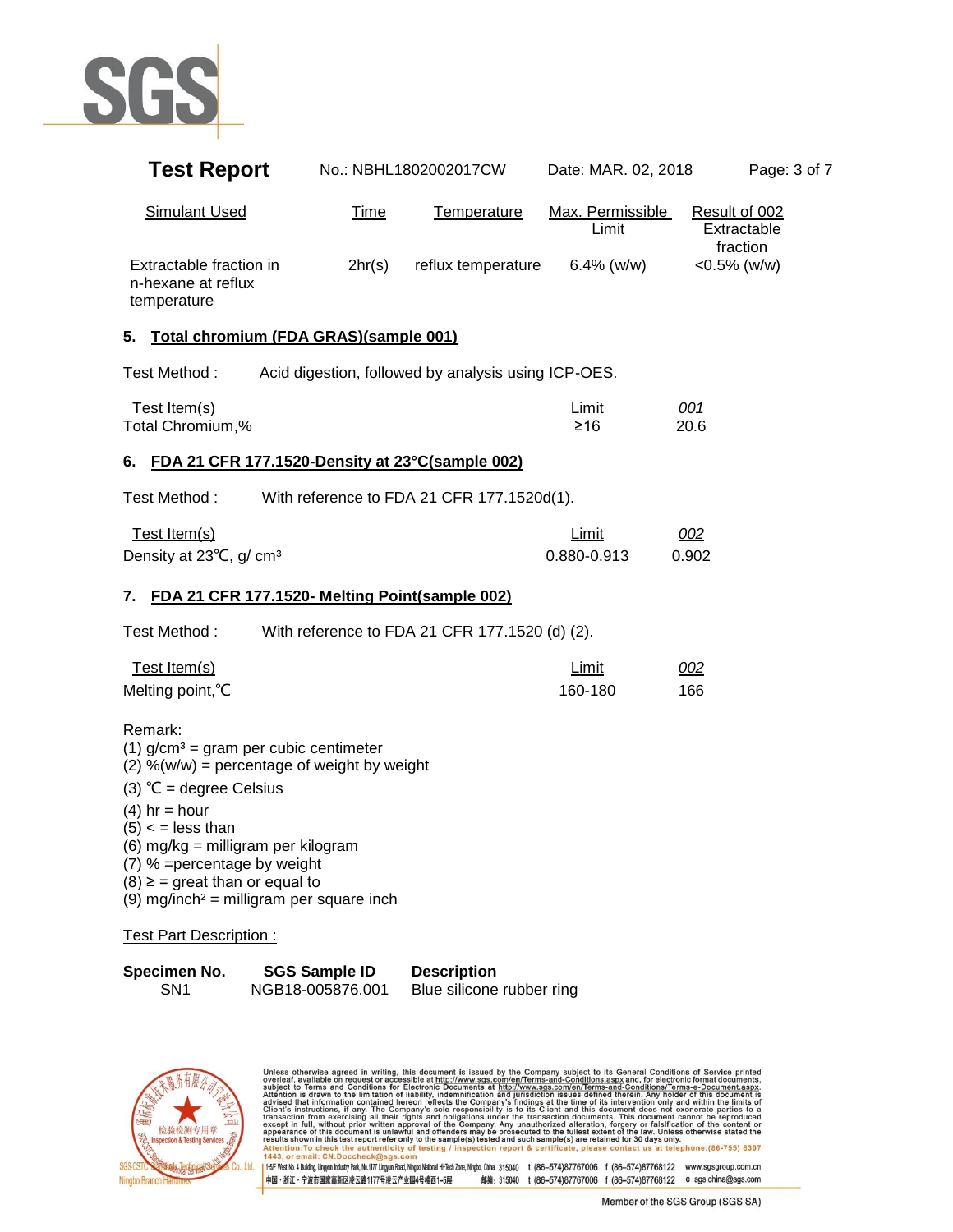

## **Test Report** No.: NBHL1802002017CW Date: MAR. 02, 2018 Page: 4 of 7

### Remarks :

- $(1) 1 mg/kg = 0.0001%$
- (2) MDL = Method Detection Limit
- (3) ND = Not Detected ( < MDL )
- $(4)$  "-" = Not Regulated

### **8. Bisphenol-A**

Test Method : Extraction by organic solvent, analysis by HPLC-FLD / HPLC-MS.

| Test Item(s) | Unit        | MDL | 001 |
|--------------|-------------|-----|-----|
| Bisphenol-A  | $mg/kg$ 0.1 |     | ND. |

### **Sample Photo:**





Unless otherwise agreed in writing, this document is issued by the Company subject to its General Conditions of Service printed<br>subject to Terms and Conditions for Service printed while the Company subject to its General ntion: To check the authenticity of testing / ction report & certificate, please contact us at telephone: (86-755) 8307 nail: CN.Doccheck@sgs  $443$ 

1 +5F West No. 4 Building, Lingun Industy Park, No.1177 Lingun Road, Ningbo National Hi-Tech Zone, Ningbo, China 315040 t (86-574)87767006 f (86-574)87768122 www.sgsgroup.com.cn 中国·浙江·宁波市国家高新区凌云路1177号凌云产业国4号楼西1-5层 邮编: 315040 t (86-574)87767006 f (86-574)87768122 e sgs.china@sgs.com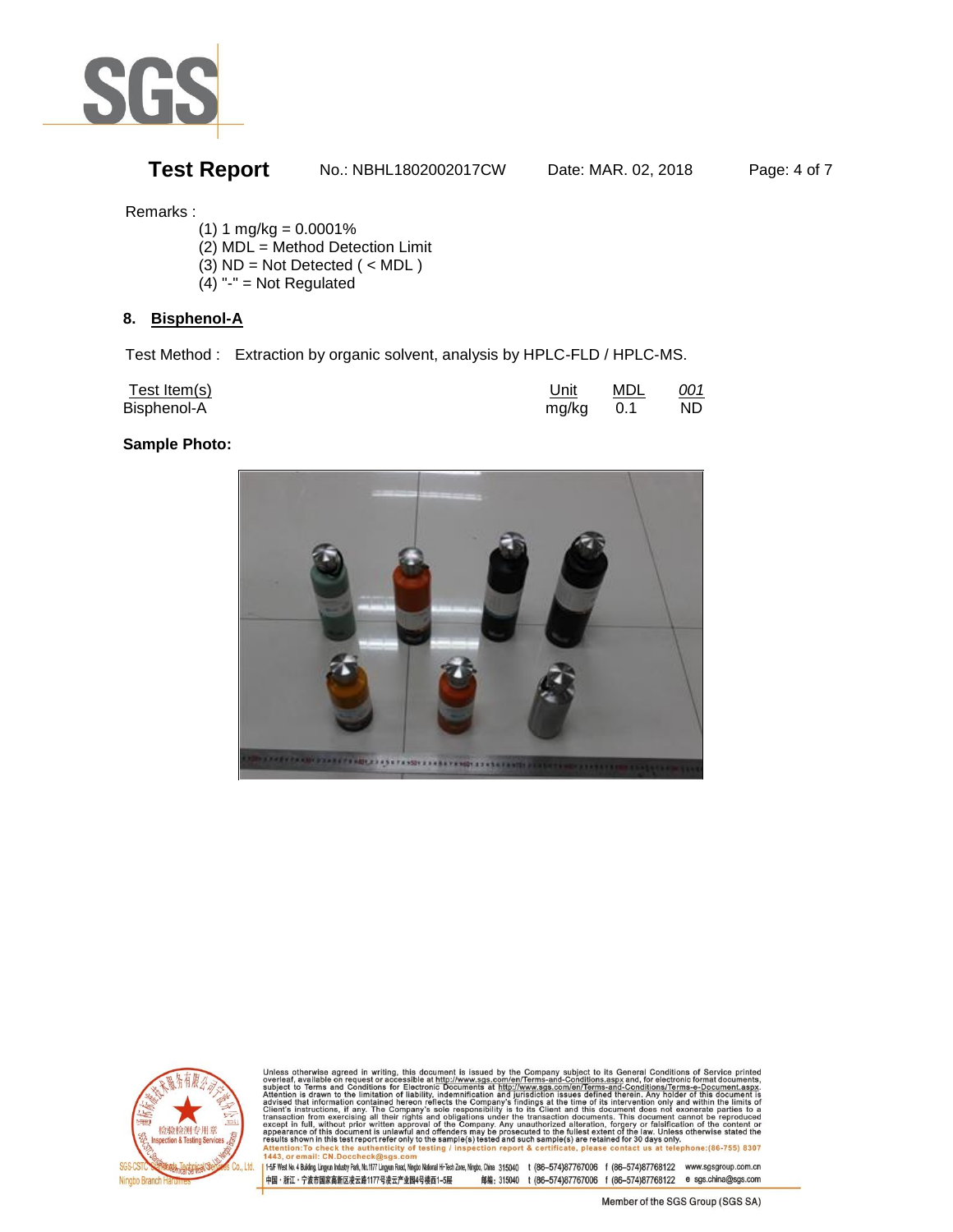

## **Test Report** No.: NBHL1802002017CW Date: MAR. 02, 2018 Page: 5 of 7



NGB18-005888.001



NGB18-005888.002

![](_page_4_Picture_7.jpeg)

Unless otherwise agreed in writing, this document is issued by the Company subject to its General Conditions of Service printed overleaf, available on request or accessible at http://www.sgs.com/en/Terms-and-Conditions.asp ail: CN.Doccheck@sgs  $443$ 

1 1-5F West No. 4 Building, Lingun Industry Park, No.1177 Lingun Road, Ningbo National Hi-Tech Zone, Ningbo, China 315040 t (86-574)87767006 f (86-574)87768122 www.sgsgroup.com.cn 中国·浙江·宁波市国家高新区凌云路1177号凌云产业园4号楼西1-5层 邮编: 315040 t (86-574)87767006 f (86-574)87768122 e sgs.china@sgs.com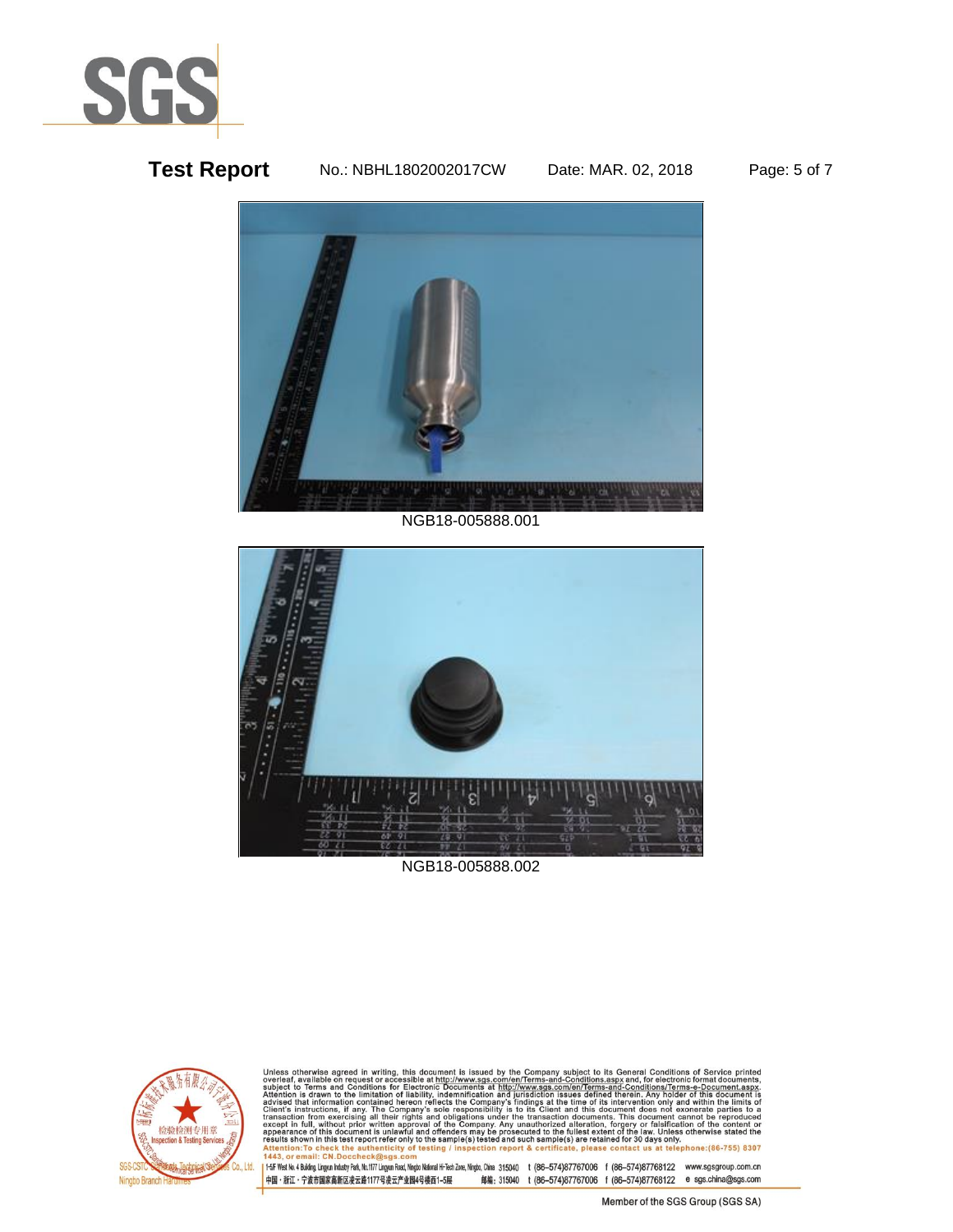![](_page_5_Picture_0.jpeg)

## **Test Report** No.: NBHL1802002017CW Date: MAR. 02, 2018 Page: 6 of 7

![](_page_5_Picture_5.jpeg)

#### NGB18-005888.003

![](_page_5_Picture_7.jpeg)

NGB18-005888.004

![](_page_5_Picture_9.jpeg)

Unless otherwise agreed in writing, this document is issued by the Company subject to its General Conditions of Service printed overleaf, available on request or accessible at http://www.sgs.com/en/Terms-and-Conditions.asp 1443 nail: CN.Doccheck@sgs

1 1-5F West No. 4 Building, Lingun Industry Park, No.1177 Lingun Road, Ningbo National Hi-Tech Zone, Ningbo, China 315040 t (86-574)87767006 f (86-574)87768122 www.sgsgroup.com.cn 中国·浙江·宁波市国家高新区凌云路1177号凌云产业园4号楼西1-5层 邮编: 315040 t (86-574)87767006 f (86-574)87768122 e sgs.china@sgs.com